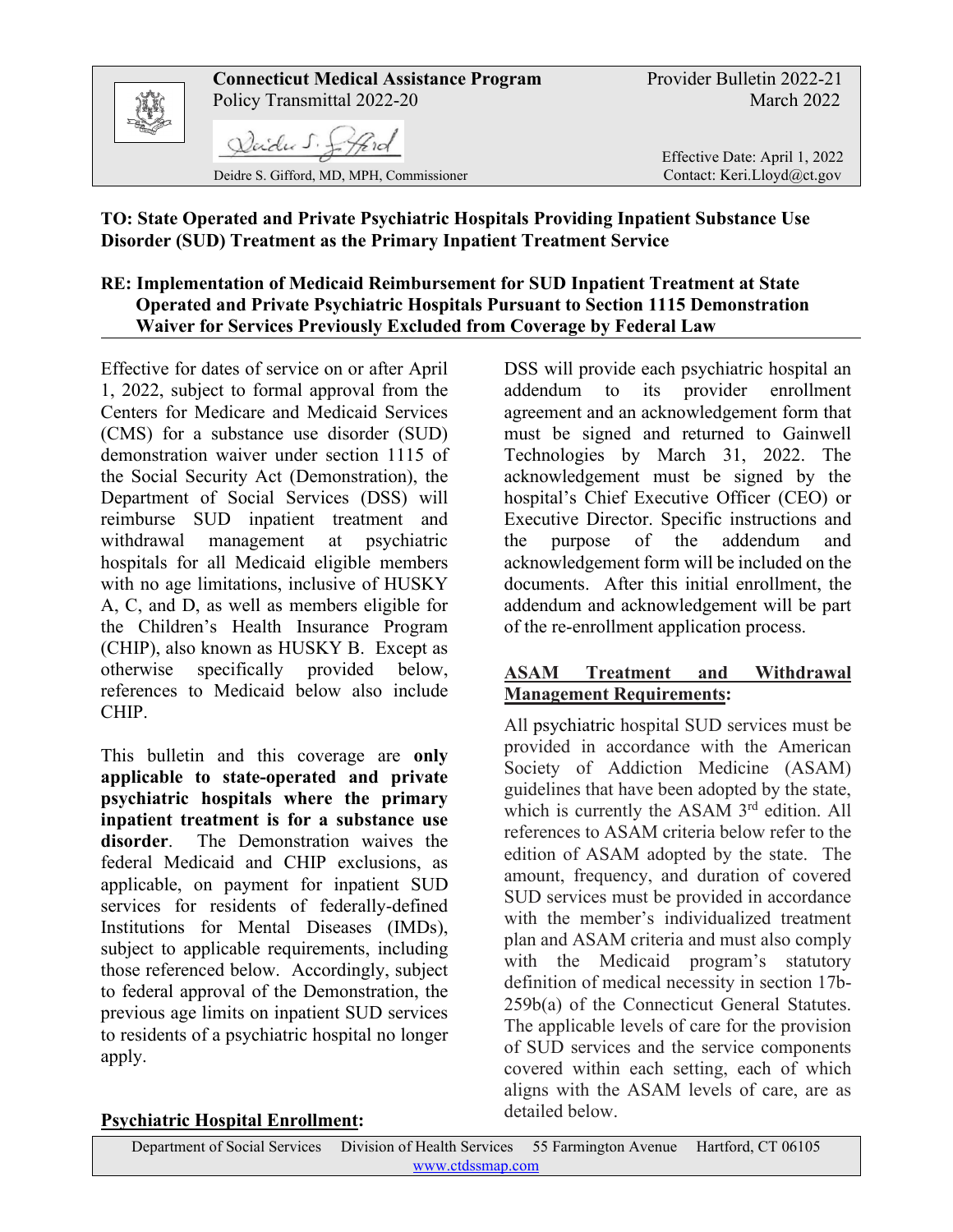For dates of service from April 1, 2022 through March 31, 2024, which is the interim period where the hospital is actively working to ensure full compliance with ASAM criteria specific to that level of care, during that period, hospitals may bill for services as they work diligently towards meeting applicable compliance requirements beginning April 1, 2022. **The psychiatric hospital must fully comply with ASAM criteria on or before March 31, 2024. Beginning with dates of service on and after April 1, 2024, Medicaid will pay the hospital for inpatient SUD services only if the hospital fully complies with ASAM criteria and maintains such compliance on an ongoing basis.**

Medicaid payment for psychiatric hospital inpatient SUD services is all-inclusive and includes payment for all of the following activities: assessment and individualized treatment plan development; therapy; health assessments, health monitoring, daily assessment of patient progress, health education requiring a medical license (in one of the categories of qualified practitioners for this service) for an individual or group session with members to learn specific ways of coping and progressing in their recovery; peer support; service coordination; skill building; and psycho-education. Psychotropic and other medication management (including prescribing, monitoring, administration and observation of self-administration, as applicable) are included to the extent medically necessary and as permitted under state law.

Each provider must obtain and maintain all required licenses and certifications applicable to all age cohorts (children, adults, or both) that it serves and all levels of care that it provides.

### **Psychiatric Hospital Monitoring:**

DSS, through its behavioral health administrative services organization (ASO),

Beacon Health Options ("Beacon"), will monitor hospitals' compliance with the edition of ASAM guidelines adopted by the state for SUD inpatient services referenced above through authorization and utilization management processes, as well as other applicable monitoring performed by or on behalf of the state.

#### **Psychiatric Hospital Training:**

DSS, together with the Department of Mental Health and Addiction Services (DMHAS), Department of Children and Families (DCF), and other state agencies, is committed to initial and ongoing training for providers, although the provider remains responsible for understanding and complying with all applicable requirements. Hospital training topics will be conducted by various entities, including the state agencies, depending on the topic of the training. Hospital training will include, but not be limited to, the following topics, as determined by the state:

- Authorization procedures
- Billing procedures
- Discharge and referral to treatment
- ASAM criteria

# **Existing Authorizations:**

The only authorizations that exist prior to April 1, 2022 are for non-Medicaid claims for Medicaid/HUSKY D members between the ages of 21 and 64 through Advanced Behavioral Health (ABH) on behalf of DMHAS. All existing authorizations will be honored through the authorization end date given by ABH, even if that date extends beyond April 1, 2022 to facilitate continuity of care and based on the understanding that those previous authorizations ensured that the services met the Medicaid program's requirements, including, but not limited to, the statutory definition of medical necessity. All authorizations from ABH will be transitioned to Beacon. If a member needs continued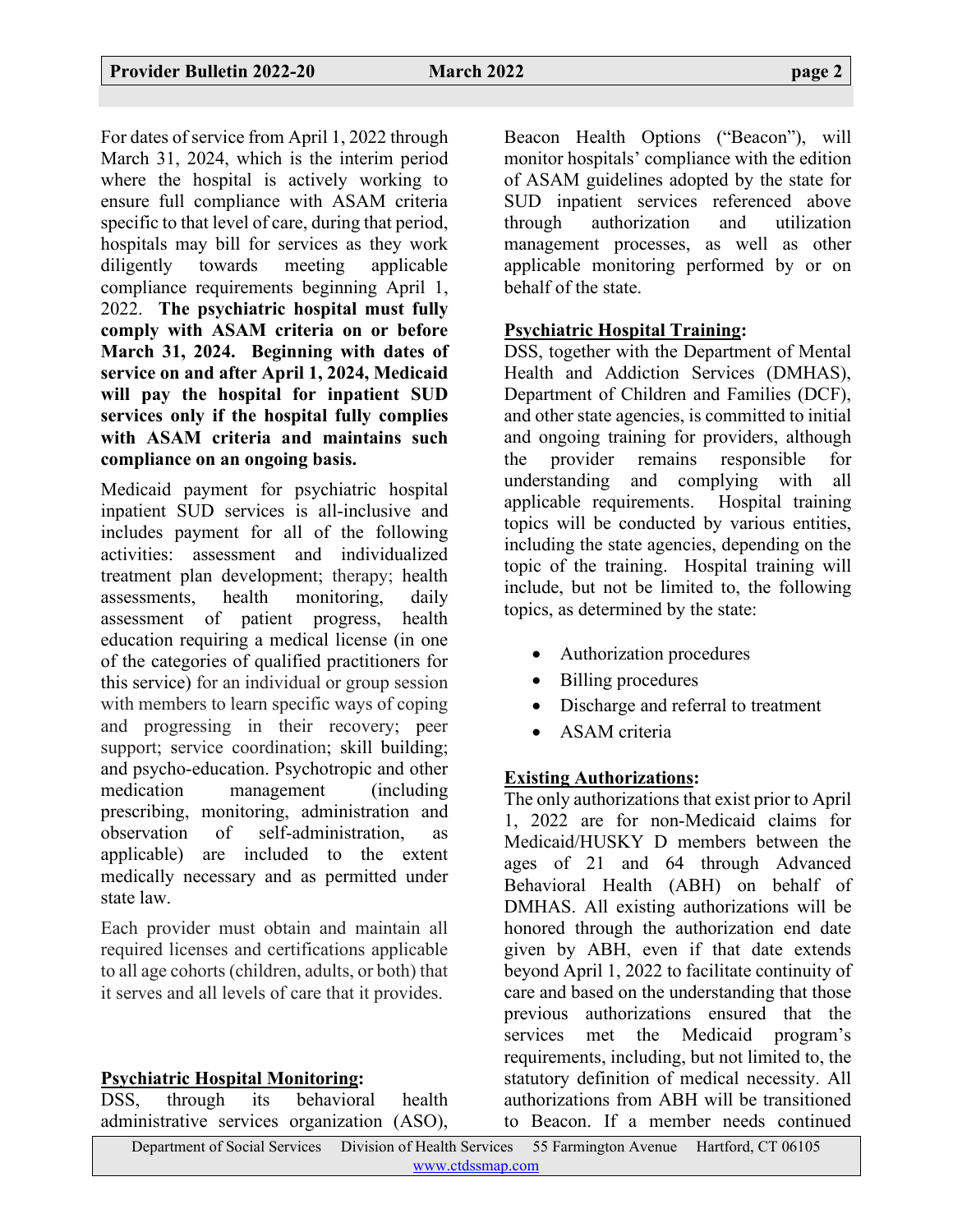treatment beyond the authorization end date given by ABH, the provider must submit a continued stay / concurrent review authorization request to Beacon on the day that the ABH authorization expires or on the first uncovered day. Beacon will be outreaching to providers to ensure appropriate review of all prior authorization and concurrent review requests for Medicaid members in alignment with medical necessity and ASAM criteria.

### **New Authorizations:**

All new admissions on or after April 1, 2022 (subject to CMS approval of the Demonstration effective on that date), for all Medicaid eligible members, will require the provider to seek authorization from Beacon and document that admission to the ASAM level of care (LOC) supports the ASAM patient placement criteria by using multidimensional psychosocial assessment information gained from the criteria's six dimensions. Treatment plans consistent with the requirements of ASAM criteria based on the multidimensional assessment must be developed and documented for all Medicaid members. This is applicable to all Medicaid eligible members regardless of the referring entity, including other state agencies.

### **Psychiatric Hospital Billing Guidelines:**

Providers may bill for every Medicaid member who was in treatment at the facility on the day that the person occupied a bed until the next calendar day. For example, if a member was admitted at any time on April 2nd up until 11:59 p.m., and that member still occupies a bed on the morning of April  $3<sup>rd</sup>$ , the hospitals may bill for April  $2<sup>nd</sup>$ . Hospitals may not bill for services on the day of discharge.

### **Billing Codes:**

Effective April 1, 2022, the following codes must be used for Medicaid- eligible members. Each code is a per diem rate and may be billed when a member is at the facility for a portion of the day and overnight as outlined in the billing guidance above. Billing on the day of discharge is not permitted.

| Revenue<br><b>Center</b><br>Code<br>(RCC) | <b>Description</b>                                                                                                                     |
|-------------------------------------------|----------------------------------------------------------------------------------------------------------------------------------------|
| 100                                       | 4.0 Medically managed intensive<br>inpatient services; all-inclusive<br>rate- room and board plus<br>ancillary                         |
|                                           | 3.7 Medically monitored<br>intensive inpatient services; all-<br>inclusive rate- room and board<br>plus ancillary                      |
| 124                                       | 4.0 Medically managed intensive<br>inpatient services; semi-private 2<br>bed (medical or general)-<br>psychiatric                      |
|                                           | 3.7 Medically monitored<br>intensive inpatient services;<br>semi-private 2 bed (medical or<br>general)-psychiatric                     |
| 126                                       | 4.0-WM Medically managed<br>intensive inpatient withdrawal<br>management; semi-private 2 bed<br>medical or general)-<br>detoxification |
|                                           | 3.7-WM Medically monitored<br>inpatient withdrawal<br>management; semi-private 2 bed<br>medical or general)-<br>detoxification         |
| 129                                       | 4.0 Medically managed intensive<br>inpatient services; semi-private 2<br>bed (medical or general)-other                                |
|                                           | 3.7 Medically monitored<br>intensive inpatient services;<br>semi-private 2 bed (medical or<br>general)-other                           |

Department of Social Services Division of Health Services 55 Farmington Avenue Hartford, CT 06105 [www.ctdssmap.com](https://www.ctdssmap.com/)